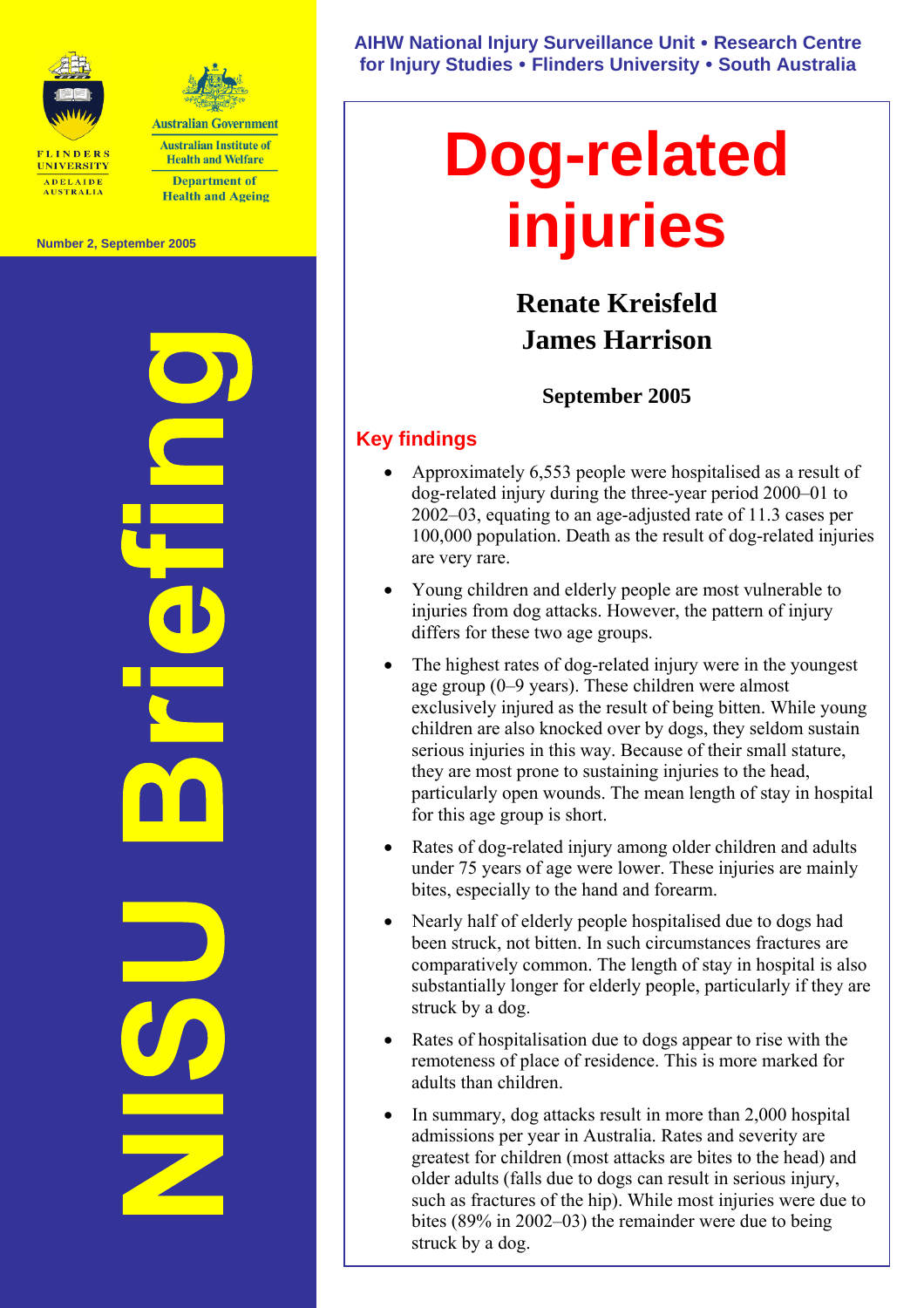## **Hospitalisations, Australia, 2000–01 to 2002–03**

About 6,553 people were hospitalised as a result of dog-related injury during the three year period 2000–01 to 2002–03. This equated to an age-adjusted rate of 11.3 cases per 100,000 population per year. Placed within the context of some other groups of injury admitted to hospital, the rate of dog-related injury compares with that of 546.4 per 100,000 for transport-related injury and 39.8 per 100,000 for unintentional poisoning by pharmaceutical agents during the period 2001–02.

### **Age and sex**

The age-adjusted rate for dog-related injury for males was 12.1 per 100,000 population and that for females was 10.4 per 100,000.

Rates were highest among young children, particularly those aged under 5 years, and among those aged 80 years and over. Age-specific rates were generally similar for males and females, although rates were higher for young adult males than for young adult females (Figure 1).

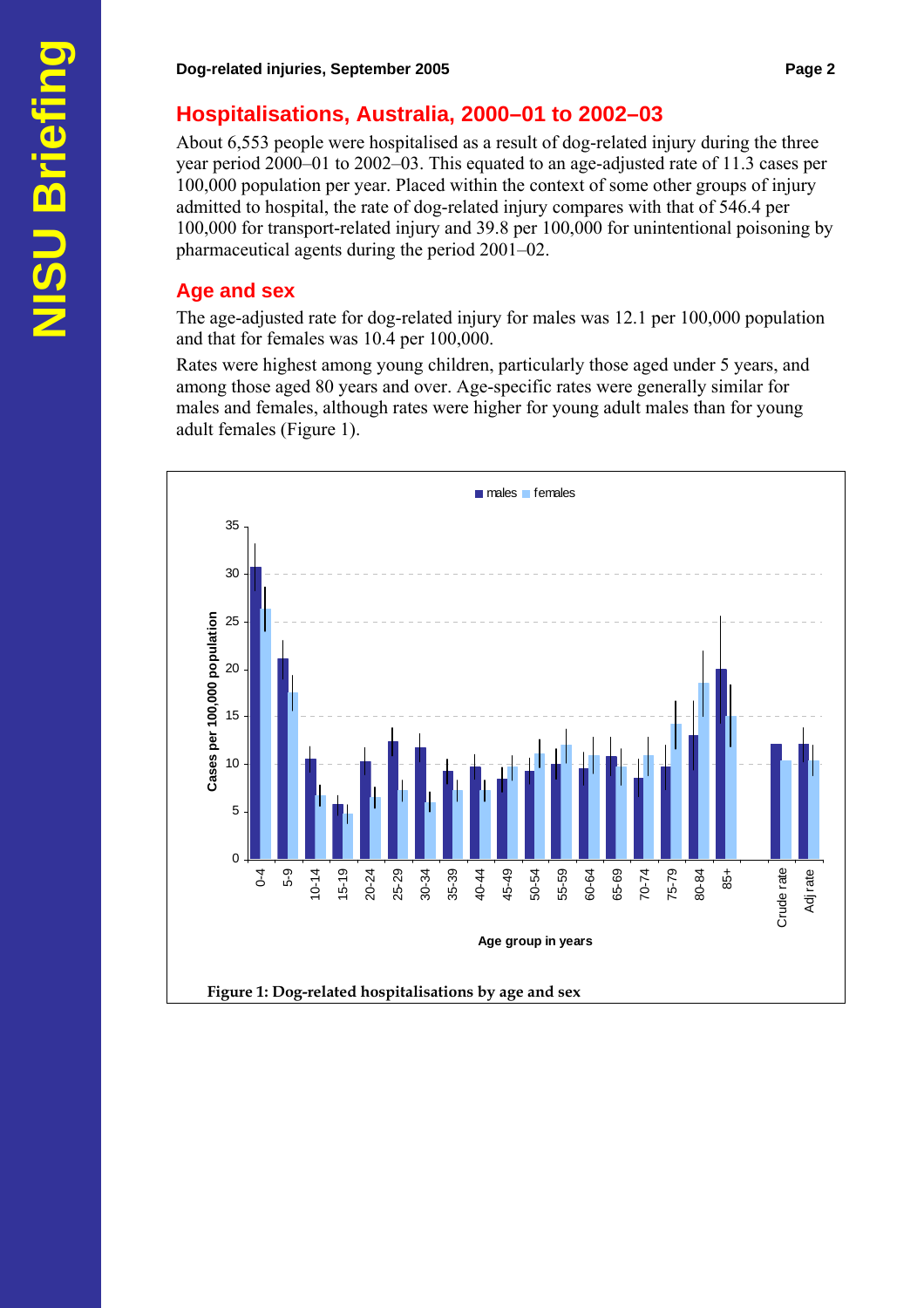## **Principal body region injured**

Overall, the most commonly injured body parts were the head (3.7 cases per 100,000 population) and the shoulder and upper limb (3.6 per 100,000). The pattern of injury locations varies with age.

Due to their small stature, the highest proportion of injuries to children involved the head. Common sites of injury among adults were the wrist and hand, and forearm and elbow, possibly associated with defensive manoeuvres when faced with assault by a dog. The proportion of injuries to the knee and lower leg also rose with age, accounting for close to a quarter of the injuries sustained by those aged 75 years and over (Table 1).

#### **Table 1: Principal body region injured by age group**

|                                              | Age group in years |           |             |
|----------------------------------------------|--------------------|-----------|-------------|
|                                              | $0 - 9$            | $10 - 74$ | 75 and over |
| Principal body part injured                  | Column %           | Column %  | Column %    |
| Head                                         | 76.4               | 17.2      | 1.2         |
| Neck                                         | 0.7                | 0.4       | 0.4         |
| Thorax                                       | 0.3                | 0.2       | 1.0         |
| Abdomen, lower back, lumbar spine and pelvis | 1.5                | 1.0       | 1.7         |
| Shoulder and upper arm                       | 1.9                | 1.9       | 2.1         |
| Elbow and forearm                            | 1.9                | 8.2       | 8.1         |
| Wrist and hand                               | 5.6                | 31.4      | 21.3        |
| Hip and thigh                                | 1.9                | 2.2       | 5.8         |
| Knee and lower leg                           | 3.5                | 12.8      | 23.3        |
| Ankle and foot                               | 0.9                | 2.8       | 2.9         |
| Multiple body regions                        | 0.1                | 0.4       | 0.4         |
| Injuries not classifiable to body part       | 1.0                | 4.1       | 2.7         |
| Principal diagnosis not an injury            | 4.4                | 17.3      | 29.1        |
| Total                                        | 100.0              | 100.0     | 100.0       |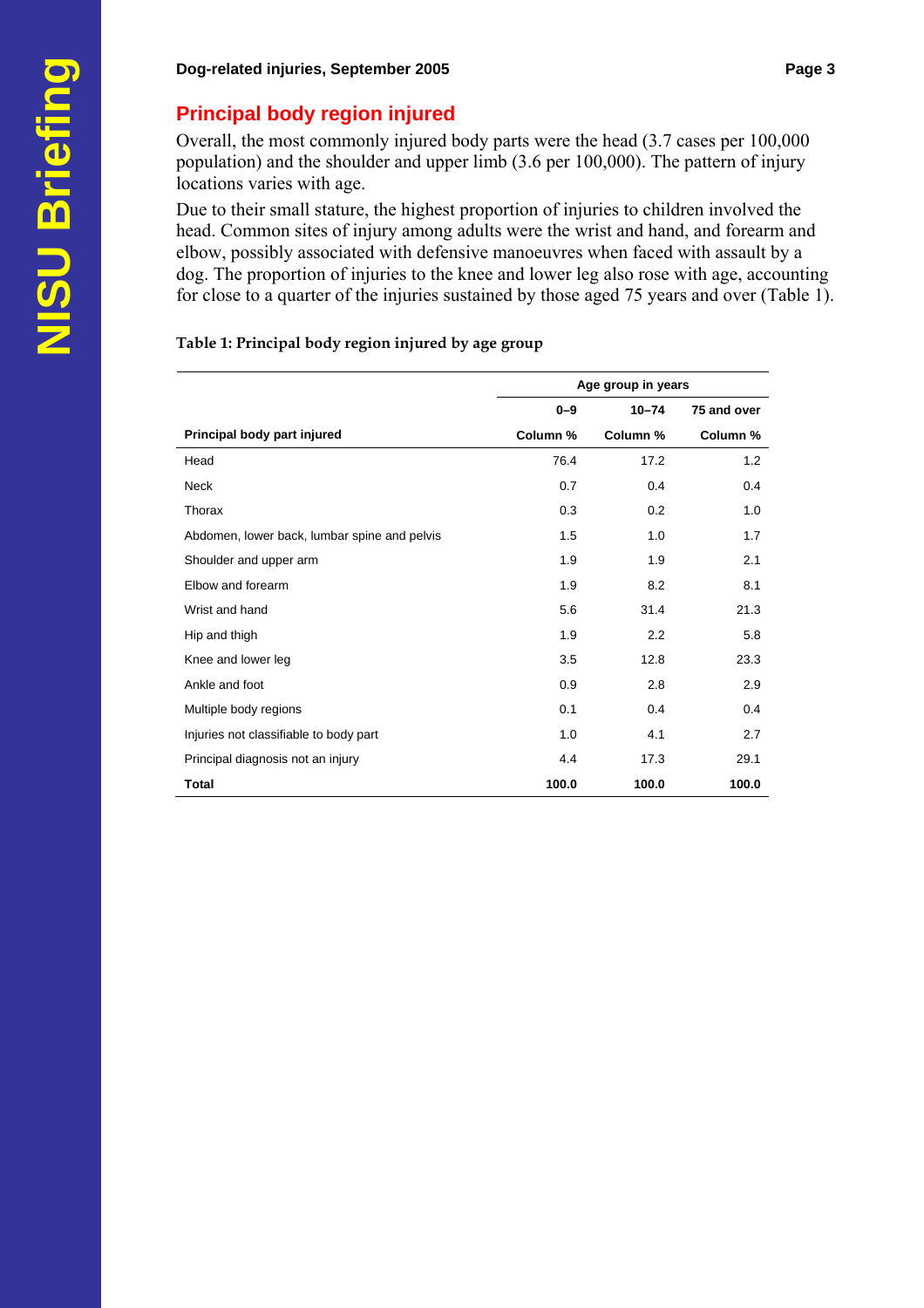#### **Dog-related injuries, September 2005 Page 4 Page 4 Page 4**

Differences in patterns of injury are most evident when comparing young children and the elderly. Children aged 0–4 years had a high rate of injuries to the head (23.3 cases per 100,000 population) and a comparatively low rate of injuries to the hip and lower limb (0.8 per 100,000). Among those aged 75 years and over, this pattern was reversed with a rate of only 0.2 per 100,000 for injuries to the head compared with 4.6 per 100,000 for injuries to the hip and lower limb (Figure 2). A notable proportion of the cases categorised as 'other injuries not specified by body region' are cases of cellulitis<sup>\*</sup>.



 $\overline{a}$ ∗

Cellulitis refers to inflammation of the skin, usually due to infection by bacteria. In dog-related cases, cellulitis probably arises from a contaminated bite wound.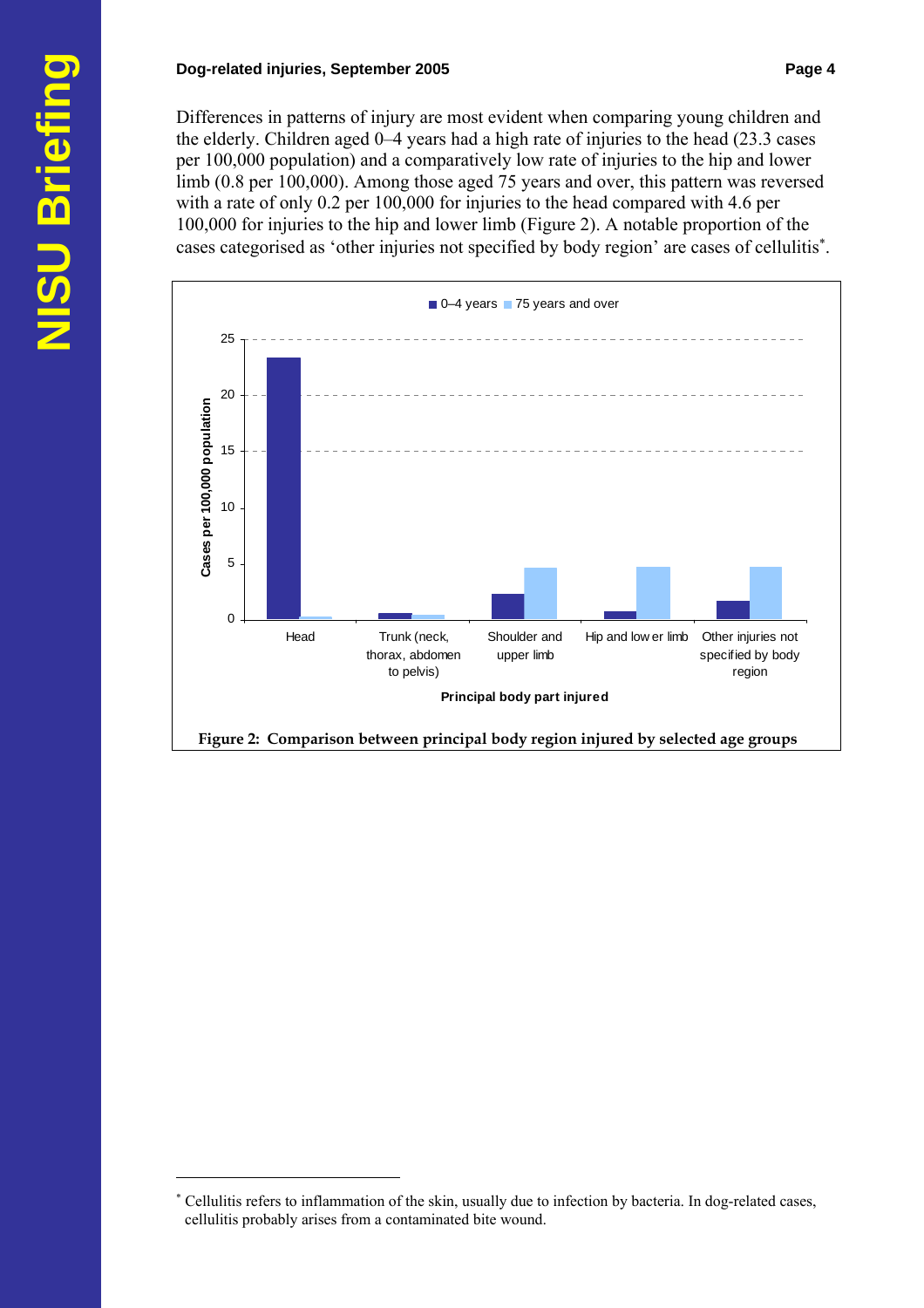#### **Nature of injury**

In 5,603 of the total of 6,553 cases of dog-related hospitalisation, the principal diagnosis was an injury (i.e. a code from Chapter XIX of ICD-10-AM). The ten most common types of injury diagnosis are shown in Table 3, along with the other common diagnosis, cellulitis.

By far the most common type of diagnosis was an open wound (67.9%), followed by cellulitis (8.4%) and fractures (7.0%). The proportion of open wounds fell with age while the proportion of cellulitis and fractures rose (Table 2).

Open wounds, the most frequent diagnosis, most commonly affected the head, followed by the shoulder and upper limb. Fractures, a common outcome of dog attacks among older people, affected the wrist and hand (44%), knee and lower leg (18%), elbow and forearm (12%) and hip and thigh (10%). Open wounds were the most common injury sustained by young children. Among the elderly, less than half of the injuries were open wounds, with fractures and cellulitis being the next most common. 41% of fractures in this age group were of the hip and thigh.

|                                   | Age group in years |           |             |  |
|-----------------------------------|--------------------|-----------|-------------|--|
|                                   | $0 - 9$            | $10 - 74$ | 75 and over |  |
| <b>Principal diagnosis</b>        | Column %           | Column %  | Column %    |  |
| Open wound                        | 88.5               | 60.8      | 48.6        |  |
| Cellulitis                        | 2.8                | 10.7      | 9.9         |  |
| Fracture                          | 1.7                | 8.6       | 14.0        |  |
| Superficial injury                | 0.7                | 1.1       | 1.7         |  |
| Traumatic amputation              | 0.6                | 3.0       | 1.2         |  |
| Injury to muscle and tendon       | 0.4                | 2.8       | 0.6         |  |
| Injury to nerves                  | 0.4                | 1.2       | 0.2         |  |
| Internal injury                   | 0.2                | 0.3       | 0.2         |  |
| Dislocations, sprains and strains | 0.1                | 0.5       | 0.8         |  |
| Injury to blood vessels           | 0.1                | 0.4       | 0.2         |  |
| Crushing injury                   | 0.0                | 0.0       | 0.0         |  |
| Other principal diagnoses         | 4.5                | 10.5      | 22.5        |  |
| Total                             | 100.0              | 100.0     | 100.0       |  |

#### **Table 2: Nature of injury by age group**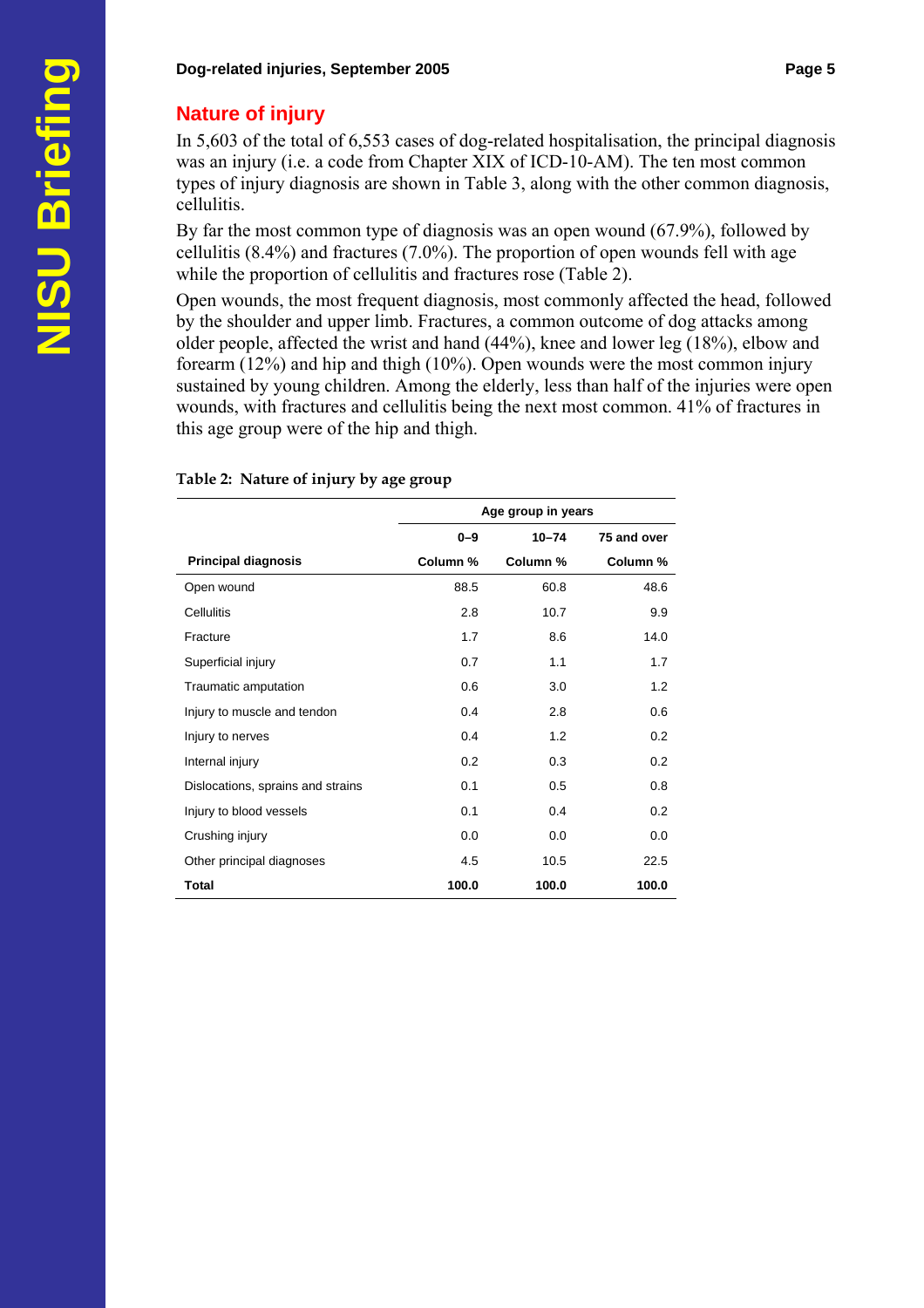## **Length of stay in hospital**

Overall, the mean length of stay (LOS) for cases of dog-related injury was 2.75 days. The mean number of days varied by age group, with the period of stay increasing with age (Figure 3).

The longest length of stay was 211 days. The average time spent in hospital was notably longer for one type of injury condition—fractures of the femur entailed a mean LOS of 9 days.

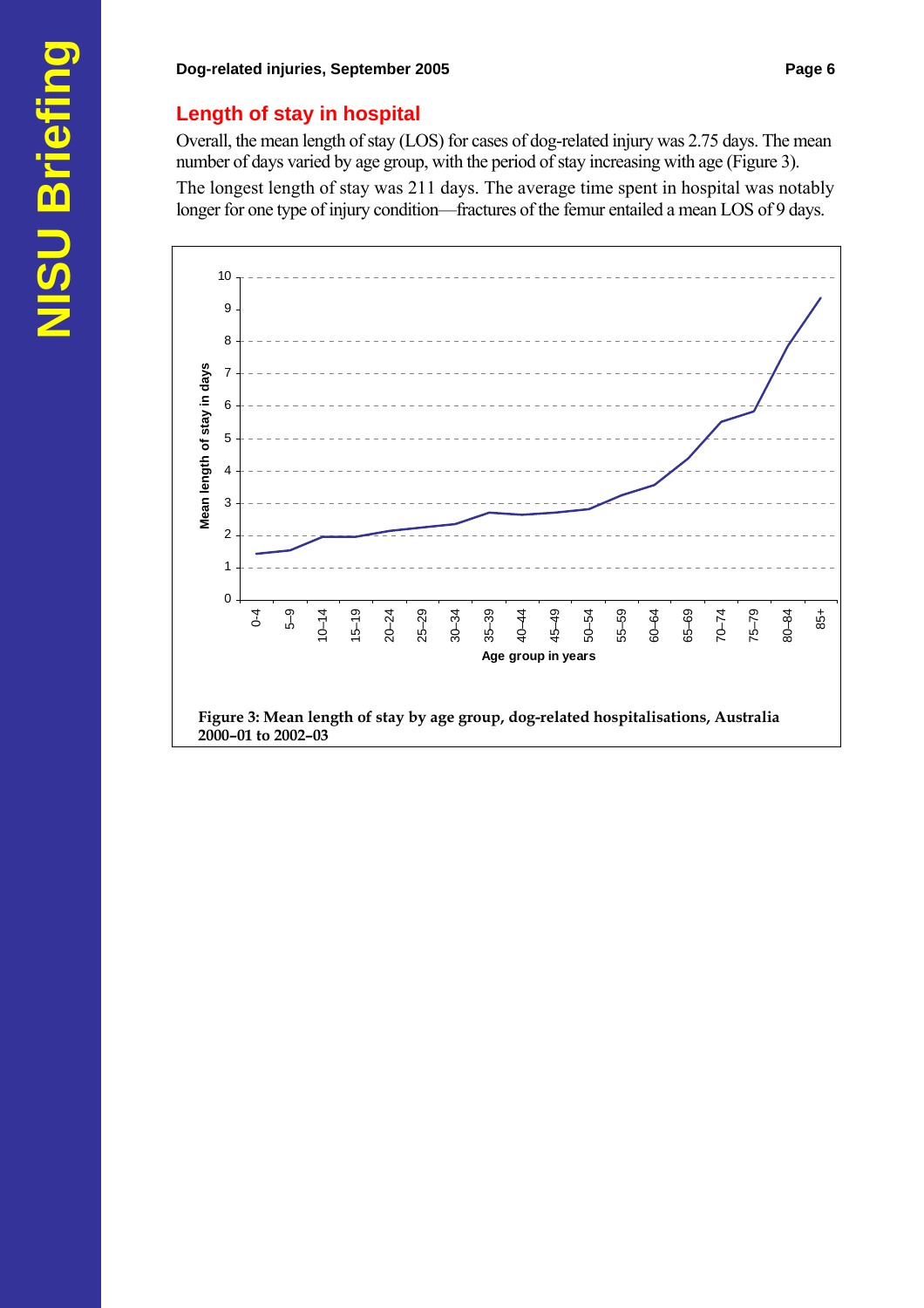## **Bitten by dog** *versus* **being struck by dog**

Introduction of a new version of the ICD-10-AM classification in July 2002 enables the separation of dog-related cases due to bites from those due to being struck by a dog. (The latter category normally describes a case in which a person has been pushed to the ground by a dog.)

Of 2,198 cases of dog-related hospitalisation during 2002–03, 1,963 (89.3%) injuries had resulted from being bitten by a dog, and 234 (10.6%) from being struck by a dog. Information about the nature of the event was not provided for one case.

For children and teenagers, the frequency of being bitten by a dog was much higher than being struck by a dog. Among those aged 80 years and over, frequencies were similar for both types of scenario (Figure 4).

Analysis of 2002–03 data also showed a different pattern with respect to the mean number of days spent in hospital dependent on whether the person was bitten by a dog or struck by a dog. Although there was no difference in the mean LOS between young children between these two scenarios, and little difference for the age group encompassing older children and adults in their middle years, the mean LOS for cases of people aged 75 years and over who had been struck by a dog was twice that of those who had been bitten (Table 3).

Patterns of injury differed according to the nature of the encounter with a dog. Open wounds were the most frequent outcome of a dog bite. In half of the cases where the person was struck by the animal, a fracture was the principal diagnosis (Table 4).

The relative proportions of dog bites to being struck by a dog were similar for people living in major cities and regional areas. The proportion of dog bites was slightly higher for remote areas (Table 5).

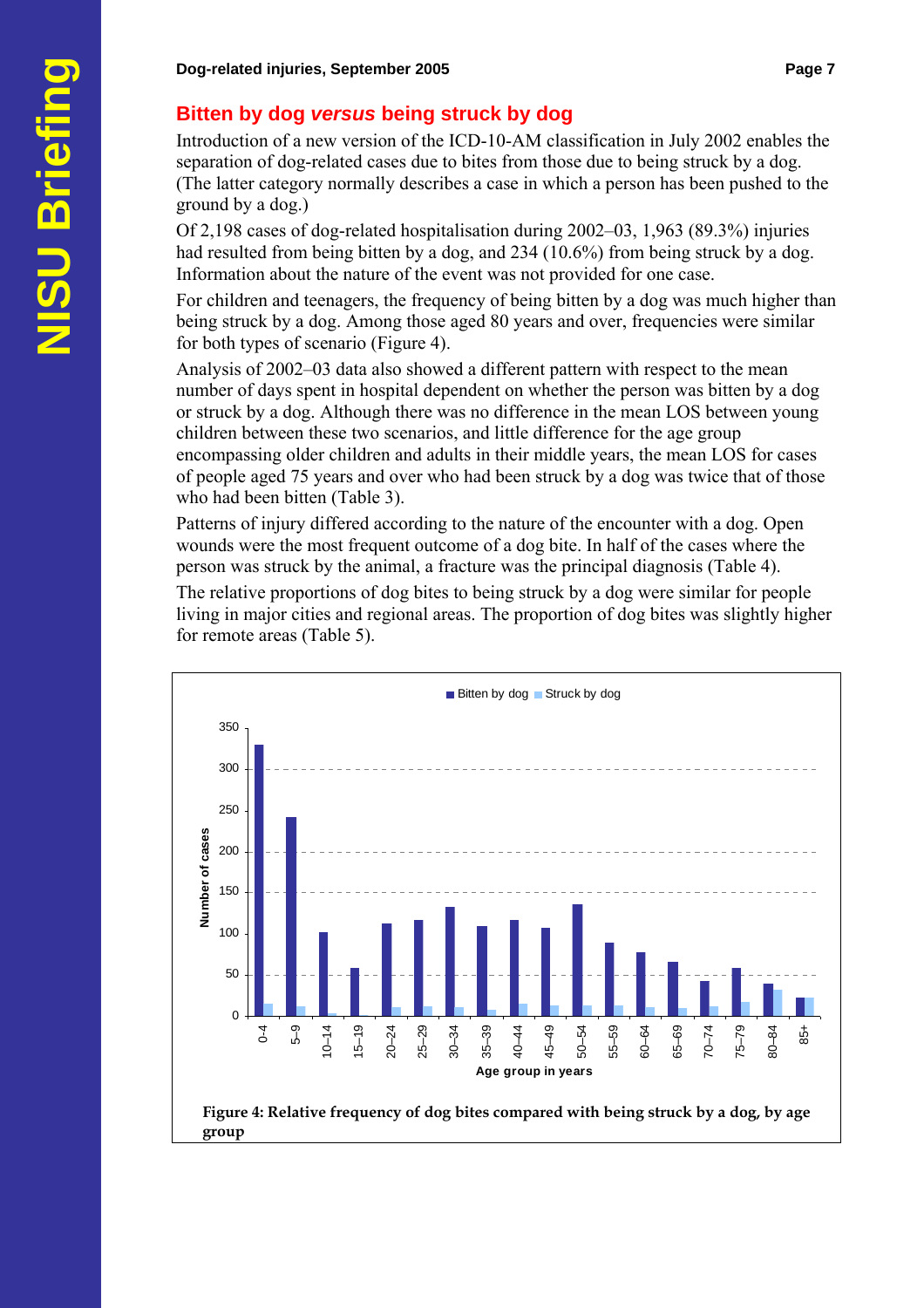#### **Table 3: Mean length of stay by age and nature of incident**

|                           | Mean length of stay in days |       |                   |  |
|---------------------------|-----------------------------|-------|-------------------|--|
| <b>Nature of incident</b> | $0 - 9$                     | 10-74 | 75 years and over |  |
| Struck by dog             |                             |       | 12                |  |
| Bitten by dog             |                             |       |                   |  |

#### **Table 4: Nature of injury by nature of incident (i.e. bitten by dog or struck by dog)**

|                             | Bitten by dog |            | Struck by dog  |            |
|-----------------------------|---------------|------------|----------------|------------|
| Nature of injury            | <b>Number</b> | Percentage | <b>Number</b>  | Percentage |
| Open wound                  | 1,436         | 73.2       | 33             | 14.1       |
| <b>Cellulitis</b>           | 153           | 7.8        | 6              | 2.6        |
| Fracture                    | 74            | 3.8        | 117            | 50.0       |
| Traumatic amputation        | 47            | 2.4        | 1              | 0.4        |
| Injury to muscle and tendon | 43            | 2.2        | 1              | 0.4        |
| Injury to nerves            | 22            | 1.1        | 1              | 0.4        |
| Superficial injury          | 12            | 0.6        | 10             | 4.3        |
| Injury to blood vessels     | 5             | 0.3        | $\Omega$       | 0.0        |
| Dislocations, sprains and   |               |            |                |            |
| strains                     | 2             | 0.1        | $\overline{7}$ | 3.0        |
| Internal injury             | $\Omega$      | 0.0        | 4              | 1.7        |
| Crushing injury             | 0             | 0.0        | 0              | 0.0        |
| Other principal diagnoses   | 169           | 8.6        | 54             | 23.1       |

#### **Table 5: Nature of incident by remoteness area of residence**

|                                 | Bitten by dog |       |                | Struck by dog |                      | Total |
|---------------------------------|---------------|-------|----------------|---------------|----------------------|-------|
| Remoteness area                 | Count         | Row % | Count          | Row %         | Count                | Row % |
| Major city                      | 1,098         | 89.3  | 130            | 10.6          | 1.229 <sup>(a)</sup> | 100.0 |
| Regional area                   | 720           | 87.8  | 100            | 12.2          | 820                  | 100.0 |
| Remote and very<br>remote areas | 130           | 97.0  | $\overline{4}$ | 3.0           | 134                  | 100.0 |
| Migratory or<br>unknown         | 15            | 100.0 | $\Omega$       | 0.0           | 15                   | 100.0 |
| <b>Total</b>                    | 1.963         | 89.3  | 234            | 10.6          | 2.198                | 100.0 |

(a) Information about the nature of the event was not provided for one case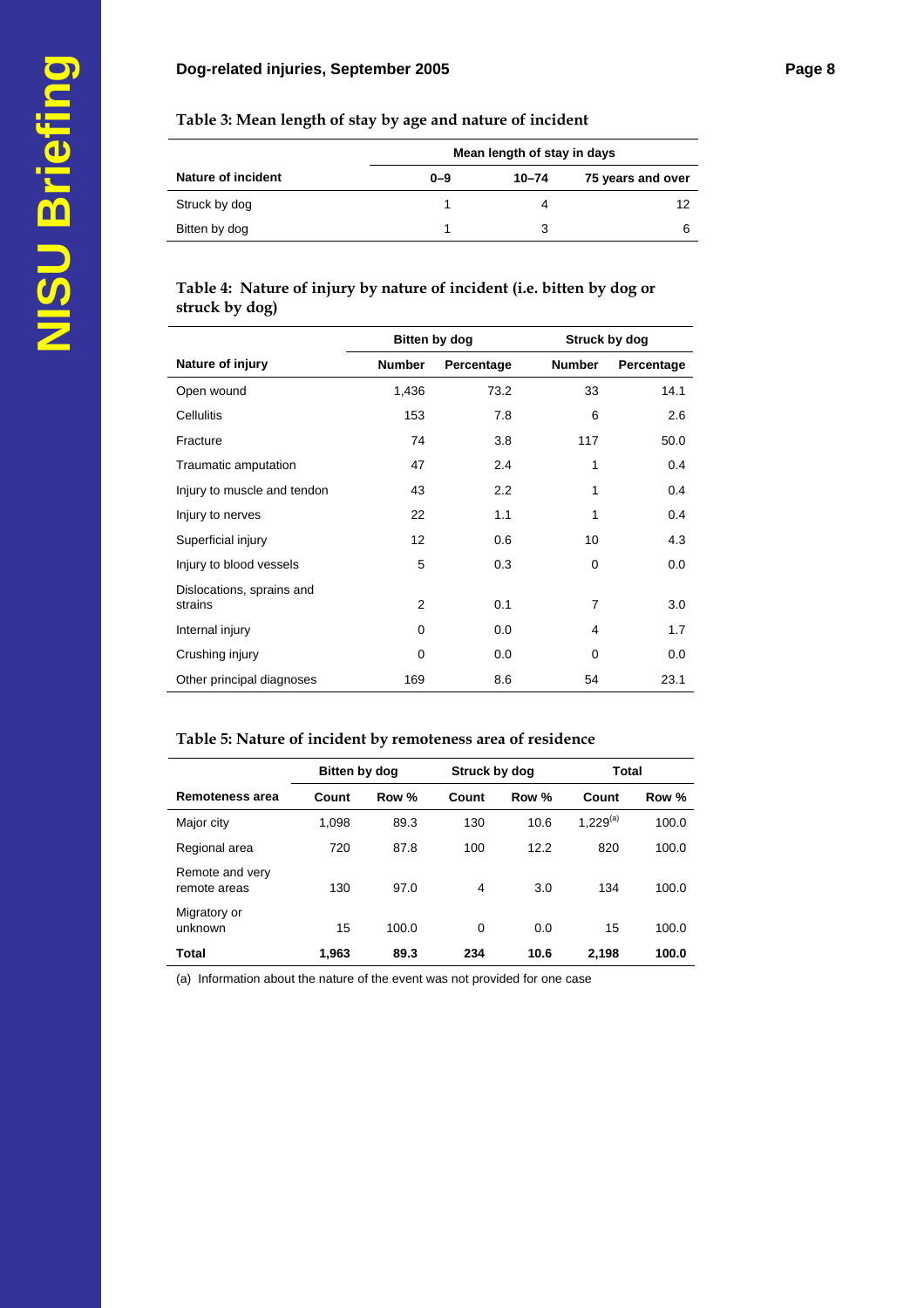#### **States and territories**

Although the Northern Territory appears to have had much higher rates of dog-related injuries than the other states and territories, the very wide confidence intervals indicate that caution should be exercised in interpreting those rates. None of the states and territories had a rate that differed significantly from that for Australia as a whole (Figure 5).

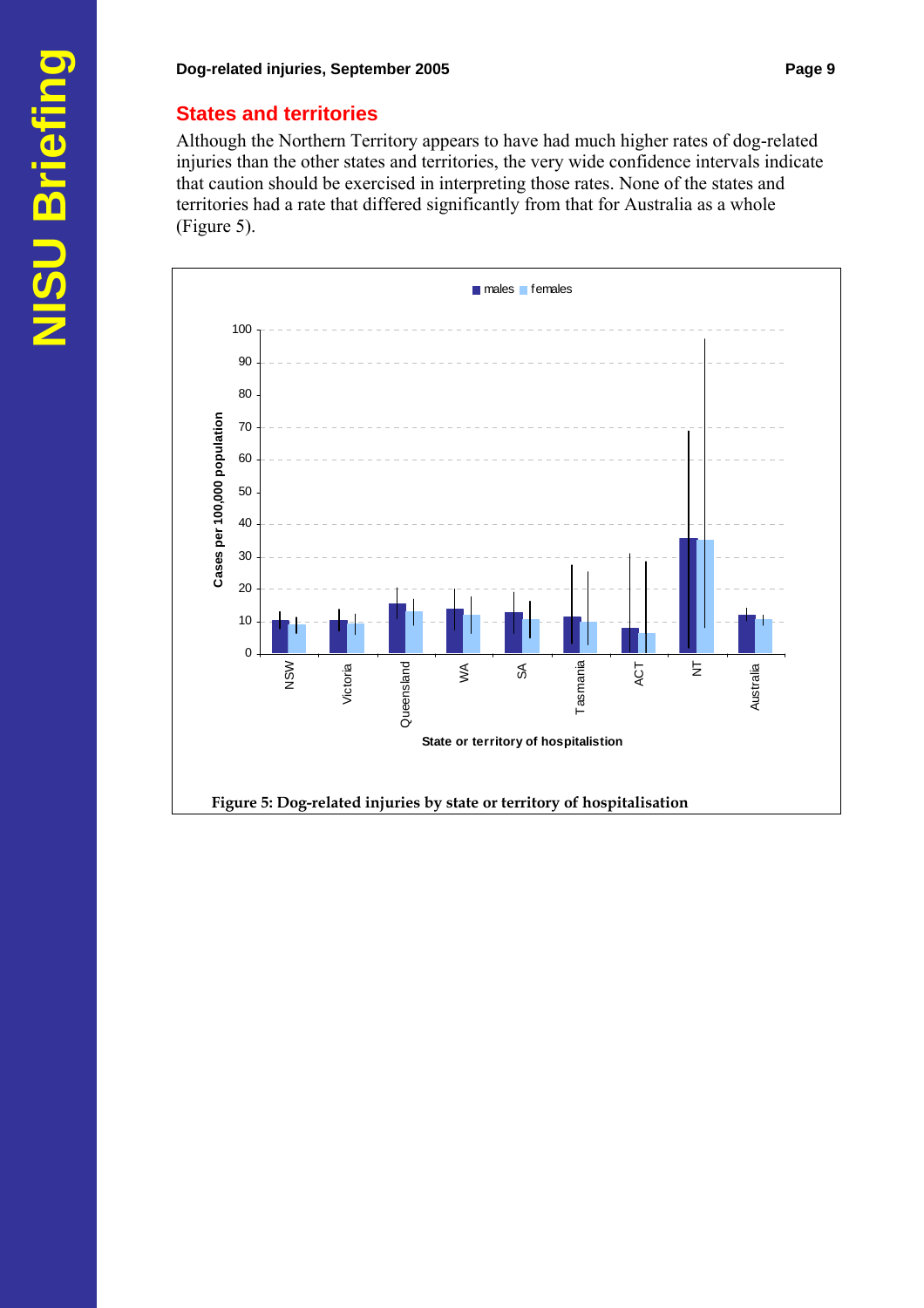## **Place of occurrence**

For those cases where place of occurrence was specified, most occurred at home (1,649, 25.2%). The next most common place was a street or highway (203, 3.1%). Place of occurrence was not available for 4,542 (69.3%) cases (Table 6).

#### **Table 6: Place where incident occurred**

| Place where incident occurred                                 | Number of<br>cases | Percentage |
|---------------------------------------------------------------|--------------------|------------|
| Home                                                          | 1,649              | 25.2       |
| Street and highway                                            | 203                | 3.1        |
| Health service area                                           | 31                 | 0.5        |
| Trade and service area                                        | 31                 | 0.5        |
| Farm                                                          | 26                 | 0.4        |
| Industrial and construction area                              | 24                 | 0.4        |
| Residential institution                                       | 18                 | 0.3        |
| Sports and athletics area                                     | 16                 | 0.2        |
| Other specified institution and public<br>administrative area | $\overline{7}$     | 0.1        |
| School                                                        | 6                  | 0.1        |
| Other and unspecified                                         | 4,542              | 69.3       |
| Total                                                         | 6,553              | 100.0      |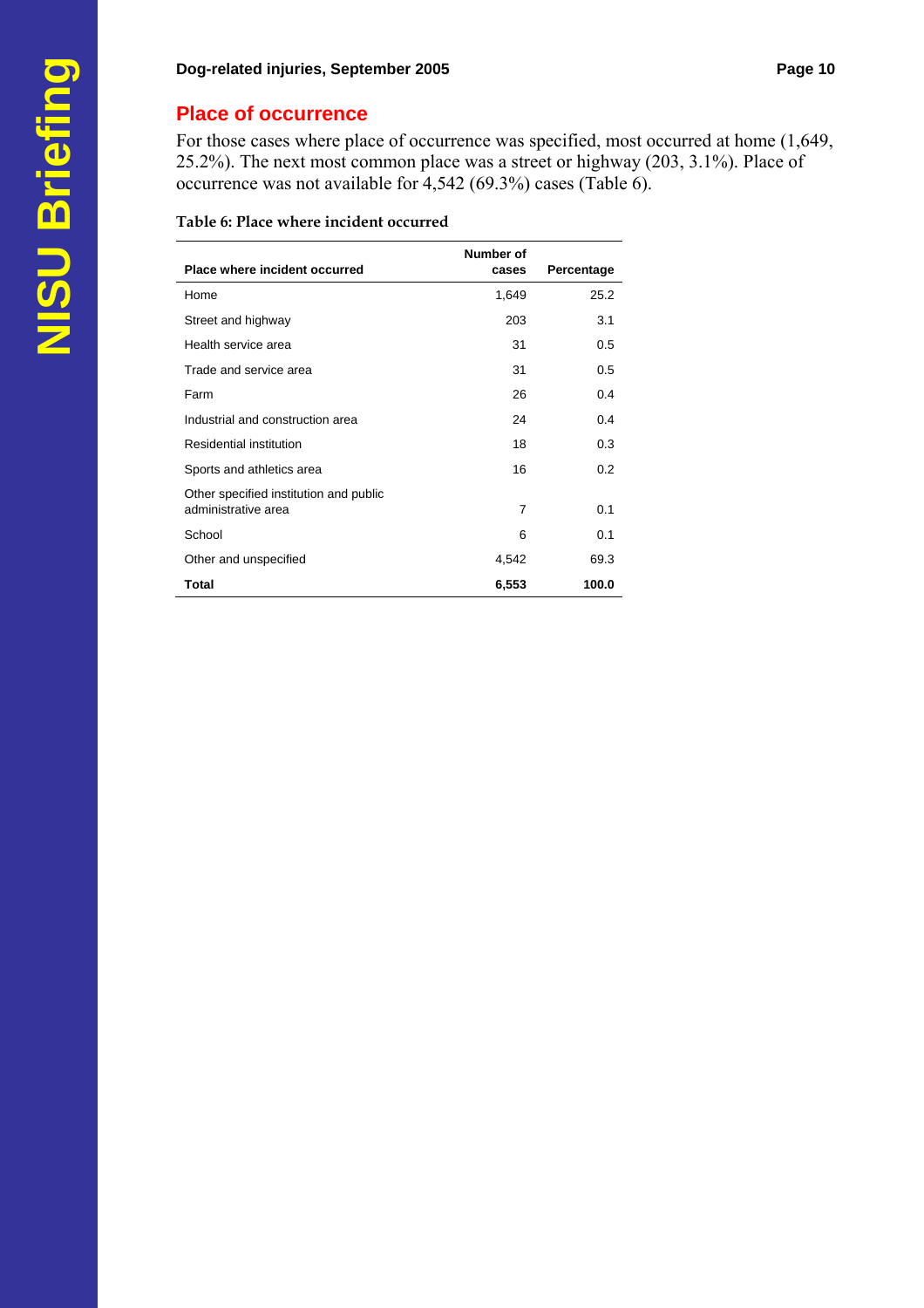#### **Remoteness**

The rate of cases rose with the remoteness of the location of the person's usual residence. Hospitalisation rates were more than three times as great for residents of very remote areas as they were for people who live in cities (major cities: males 10.3 per 100,000 population and females 9.3 per 100,000; very remote areas: males 33.8 per 100,000 and females 37.3 per 100,000). Small case counts for remote areas are reflected in wide confidence intervals (Figure 6).

The ratio of males to females was fairly similar between the various remoteness zones.

There were some differences according to remoteness in the principal body parts injured. In particular, the proportion of injuries to the head, wrist and hand were higher in major cities and regional areas than they were in remote areas. This pattern was reversed for some other categories: the proportion of injuries to the knee and lower leg, and to the ankle and foot were higher in remote areas (Table 8).

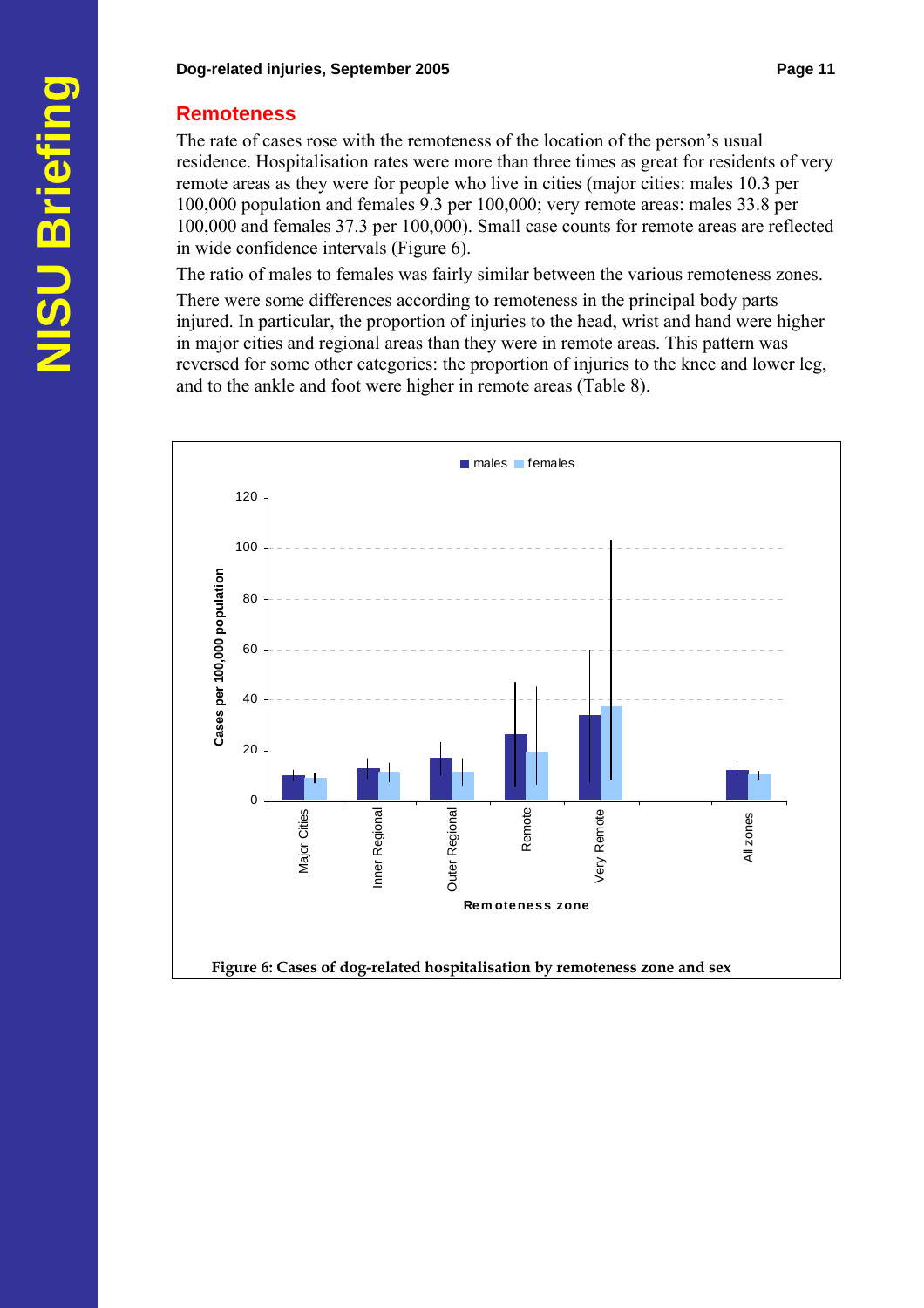Rates did not differ greatly by remoteness zone for the 0–9 year age group. The pattern was quite different at older ages where rates rose with the level of remoteness. For example, in the 0–9 year age group, the 'very remote' rate was 1.4 times that of the 'major city' rate. In the 10 years and over age group, the 'very remote' rate was 4.6 times higher than the 'major city' rate.



| Table 7: Body part injured by remoteness of usual residence |  |  |
|-------------------------------------------------------------|--|--|
|                                                             |  |  |

|                                                 | Major<br>cities | Regional<br>areas | Remote<br>and very<br>remote<br>areas |
|-------------------------------------------------|-----------------|-------------------|---------------------------------------|
| Principal body part injured                     | Column %        | Column %          | Column %                              |
| Head                                            | 34.8            | 33.0              | 17.3                                  |
| Wrist and hand                                  | 26.0            | 21.0              | 12.9                                  |
| Knee and lower leg                              | 9.0             | 12.9              | 16.4                                  |
| Elbow and forearm                               | 7.0             | 5.7               | 4.7                                   |
| Hip and thigh                                   | 2.0             | 2.4               | 5.2                                   |
| Shoulder and upper arm                          | 2.0             | 1.7               | 3.3                                   |
| Ankle and foot                                  | 1.6             | 2.4               | 7.3                                   |
| Abdomen, lower back, lumbar<br>spine and pelvis | 1.3             | 1.0               | 1.4                                   |
| <b>Neck</b>                                     | 0.5             | 0.5               | 0.0                                   |
| Multiple body regions                           | 0.3             | 0.3               | 0.2                                   |
| Thorax                                          | 0.3             | 0.3               | 0.9                                   |
| Injuries not classifiable to body<br>part       | 15.3            | 18.9              | 30.4                                  |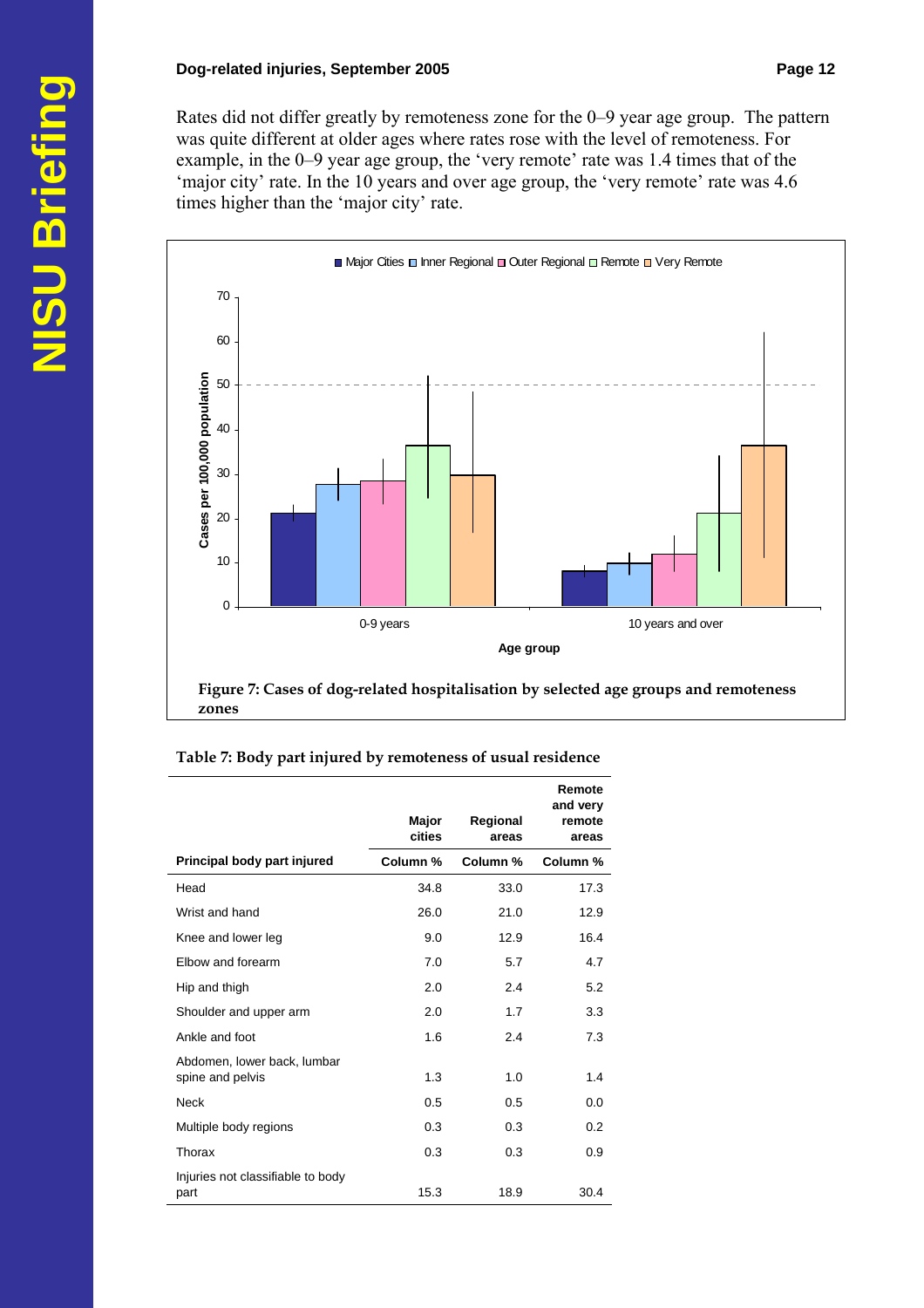|                                             | Major<br>cities | Regional<br>areas | Remote<br>and very<br>remote<br>areas |
|---------------------------------------------|-----------------|-------------------|---------------------------------------|
| Nature of injury                            | Column %        | Column %          | Column %                              |
| Open wound                                  | 68.7            | 67.1              | 64.4                                  |
| Cellulitis                                  | 7.5             | 9.1               | 11.2                                  |
| Fracture                                    | 7.2             | 7.5               | 3.5                                   |
| Traumatic amputation                        | 2.4             | 2.1               | 1.4                                   |
| Injury to muscle and tendon                 | 2.2             | 1.7               | 1.4                                   |
| Superficial injury                          | 1.2             | 0.6               | 2.3                                   |
| Injury to nerves                            | 1.2             | 0.5               | 0.5                                   |
| Dislocations, sprains and strains           | 0.5             | 0.5               | 0.0                                   |
| Injury to blood vessels                     | 0.4             | 0.2               | 0.2                                   |
| Internal injury                             | 0.2             | 0.3               | 0.2                                   |
| Crushing injury                             | 0.0             | 0.0               | 0.0                                   |
| Other or unspecified principal<br>diagnoses | 8.5             | 10.6              | 14.8                                  |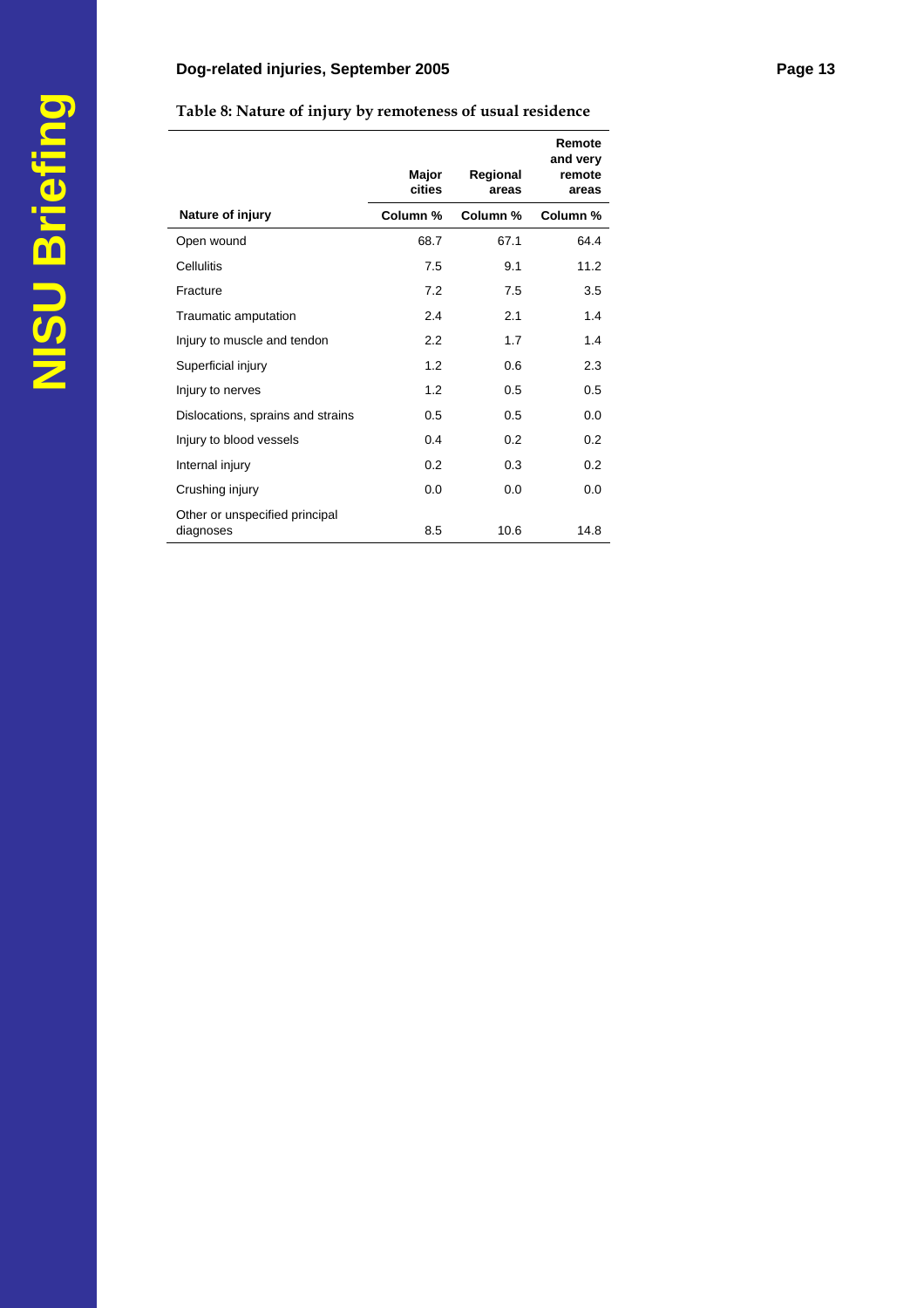## **Deaths, Australia 1997–2003**

Death resulting from dog-related injury is a rare event. During the seven year period 1997–2003, 11 deaths were registered as being due to this cause. The majority of these cases were males. The deaths were fairly evenly distributed between young children (0–9 years), older children and adults (10–74 years) and the elderly (75 years and over).

## **Other studies**

Several papers dealing with the epidemiology of dog-related injury were identified. These were from Australia, New Zealand, Canada and the United States. Findings from these studies provide a basis for comparison of results presented in this Briefing. They also provide information on some aspects of dog-related injury that cannot be studied using Australian hospital admissions data. Some of the information contained in these studies provides a valuable supplement to the data presented earlier in this report. In particular, details about the circumstances in which the injuries occurred and the breed of dog involved.

A New Zealand study by Marsh et al. identified a total of 3,119 dog-related hospitalisations and one fatality for the period 1989–2001. 94 of the hospitalisations were the result of having been struck by a dog. The remainder  $(n=3,025)$  of the hospital cases involved dog bites. Of the dog bite cases, where location was specified (42% of cases) 30% of people were bitten at home, 6% on a street or highway, and 1% on a farm.

Ghandi *et al.* reviewed all paediatric patients admitted (n=67 to the Philadelphia Children's Hospital between January 1986 and June 1998 as the result of a dog bite. Their review showed that, in 91% of cases, the child had been attacked by a dog they were familiar with. The study also examined the circumstances surrounding the incidents: 55% involved an unprovoked attack; in 18% of cases the child had provoked the dog; 46% involved a family dog; 7% a friend's dog; and in 9% of cases, the dog was a stray or was unknown to the child. The breeds most commonly implicated in the attacks were Pit bulls (25%), Golden Retrievers (12%), Labrador Retrievers (12%), Chow Chows (10%), German Shepherds (10%), Rottweilers (10%), and Doberman Pinschers (<5%) (Ghandi R 1999). Breed-specific rates were not calculated.

Part of an Australian study undertaken by Thompson of the South Australian Health Commission (SAHC) analysed emergency department surveillance data for a major public hospital for the period January 1990 to July 1993. A total of 356 dog attacks were identified. Three-quarters of hospital treated attacks were caused by 5 of 160 available breeds. The breeds of dog recorded for these cases were as follows: German Shepherds (25.3%); Bull Terriers (13.6%); Blue or Red Heelers (13.6%); Dobermans (11.7%); and Rottweilers (9.1%). More than half of the cases occurred in a street or public place by loose, uncontrolled dogs. Data collected through the Adelaide 1992 Omnibus Survey, which obtained information from interviews with 3,093 randomly selected people, provided information about the dog population. For the purposes of the study, a representation ratio was calculated for the breeds that were involved in attacks by dividing the percentage of attacks per breed by the percentage of the total dog population represented by the same breed. Thompson concluded that the relative risk of attack by a German Shepherd was 5 times greater than a Collie. The relative risk of being attacked by a Doberman was even higher (Thompson, 1997).

Some earlier work undertaken at the SAHC, used surveillance data collected from three Adelaide public hospitals to identify the breeds involved in dog attacks. In 75% of a total of 4,500 cases, the attacks had occurred to family members or friends of the dog owner and, thus, there was a fair degree of confidence in most cases that the breed of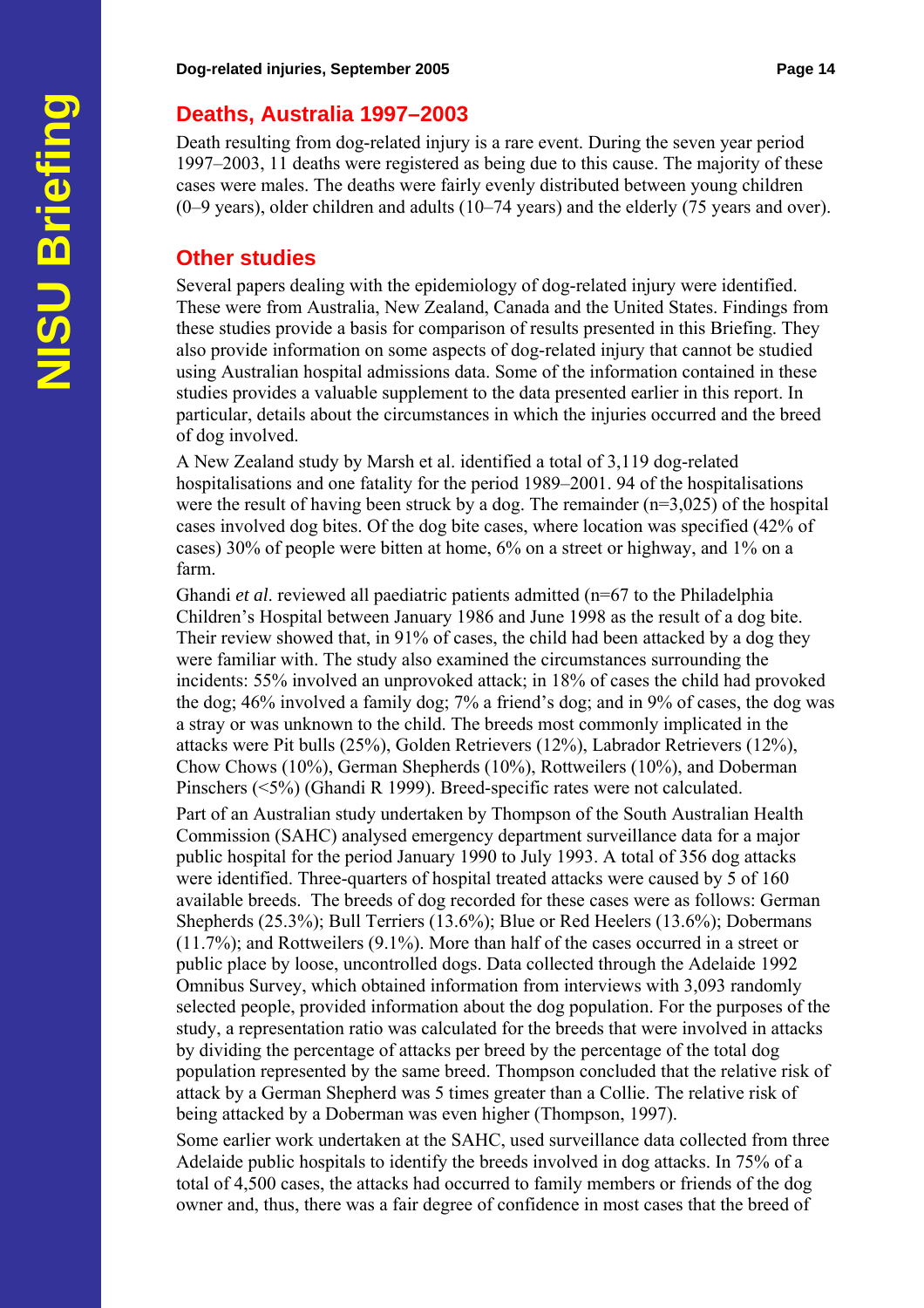#### **Dog-related injuries, September 2005 Page 15 and September 2005**

dog had been correctly identified. An estimate of the dog population was derived from a sample of 18,000 dogs registered with local government authorities. Six breeds, which accounted for 21.5% of the dog population, were involved in close to three-quarters of all identified attacks: Bull Terriers (13.4% of attacks, 2.5% of dog population); German Shepherds (33.6% of attacks, 8.0% of dog population); Dobermans (8.0% of attacks, 2.0% of dog population); Rottweilers (7.8% of attacks, 3.0% of dog population); Blue Heelers (7.1% of attacks, 3.0% of dog population); and Collies (3.7% of attacks, 3.0% of dog population) (South Australian Health Commission 1990).

Calkins *et al.* identified 39 children admitted to a regional paediatric trauma centre in the United States with a dog bite injury over the period 1994-1999. The mean age of the children was 5.4 years (range 0.8–17 years). Review of the cases showed that 50% had occurred in the patient's own home. The remainder involved a relative or neighbour's dog that had previous encountered the child without exhibiting any violence. The most frequently identified breeds of dog involved were Rottweilers (n=3); Akitas ( $n=2$ ); and Labradors ( $n=2$ ).

A report by Ashby, using Victorian emergency department data, found that the majority (64% of 1,144 cases) of dog attacks occurred outdoors at a private home (either the victim's or someone else's). 13% of cases occurred indoors in a private home, and 19% on roads, footpaths or playgrounds. Place of occurrence was not specified in 14% of cases.

Brogan *et al*. retrospectively reviewed the charts of 40 children who were admitted to three hospitals in the United States. All of these children had sustained severe dog bites; three had subsequently died. 43 dogs were involved in the 40 attacks on the children. The most common breeds were the German Shepherd and German Shepherd Cross  $(n=15, 31\%)$  and Rottweilers  $(n=7, 16\%)$ . The majority of the dogs involved belonged to either a neighbour ( $n=21$ , 49%) or a household member ( $n=13$ , 30%). Twelve (30%) of the attacks occurred in a house, 8 (20%) in the child's or a neighbour's yard, 6 (15%) in the 'neighbourhood' , and 2 (5%) in the street (Brogan T 1995).

A 1997 article contained in the Centers for Disease Control's *Mortality and Morbidity Weekly Report (MMWR)* detailed the findings of an analysis of 1995–1996 deaths data. During that two-year period, at least 25 people died as the result of dog attacks in the United States. 80% of these were children. 23 of the 25 deaths had sufficient information to classify the circumstances of the incidents. Seven (30%) involved an unrestrained dog off the owner's property, 5 (22%) involved a restrained dog on the owner's property, and in 11 cases (48%) the dog involved was unrestrained on the owner's property. Of the total number of 25 deaths, 9 (36%) involved one dog, 9 (36%) involved two dogs, 2 (8%) involved three dogs, and 5 (20%) involved between 6 and 11 dogs. The three most commonly reported breeds were Rottweilers (n=10); Pit Bulls (n=3) and German Shepherds (n=2) (Centers for Disease Control 1997). A more recent edition of the *MMWR* contained an article on non-fatal hospital treatments resulting from dog bites. The report estimates that, in 2001, 368,245 people were treated in US hospital emergency departments for non-fatal dog bites. The data source was the National Electronic Injury Surveillance System—All Injury Program (NEISS-AIP). Among the findings detailed in the report was the fact that, across all ages, approximately 16,526 (4.5%) of dog-bites were work-related. For people aged  $\leq$ 16 years, approximately 1,476 (7.9%) were work-related (Centers for Disease Control 2003).

Data from the emergency department of British Colombia's Children's Hospital in Canada provides information about dog-bite injury for the year 2002. A total of 68 records were identified. Data analysis showed that 22 (32%) of the cases occurred in the victim's own home; and n=18 (26%) incidents occurred in another house. Eight (12%)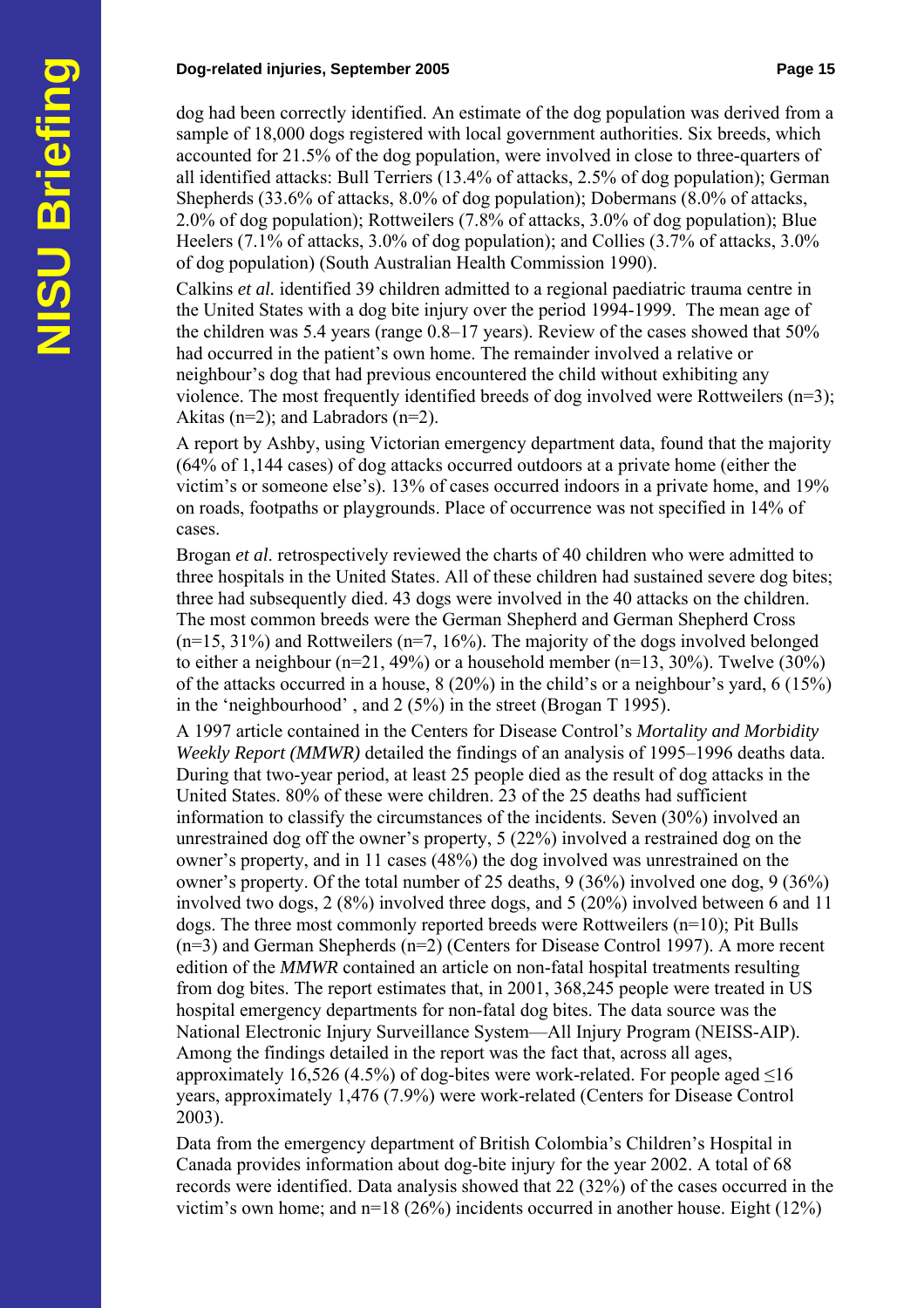dog attacks took place in a public park. The most frequently specified activities at the time of the attack were 'playing' ( $n=24$ , 35%) and 'Walking/running/crawling ( $n=11$ , 16%). The activity was not specified in 21% of cases (Canadian Hospitals Injury Reporting and Prevention Program 2002).

It is important to note that, with the exception of the studies undertaken at the South Australian Health Commission, information about breeds of dog implicated in attacks has not been assessed in relation to estimates of the size of the dog population and the distribution of breeds within that population.

## **Discussion**

Around 6,553 people were hospitalised as a result of dog-related injury during the threeyear period 2000–01 to 2002–03, equating to an age-adjusted rate of 11.3 cases per 100,000 population. Deaths as the result of dog-related injuries are rare.

Young children and elderly people are most likely to be injured as the result of dog attacks. However, these two groups have very different patterns of injury.

The highest rates of dog-related injury were in the youngest age group (0–9 years). The majority of these injuries are due to bites. While it is likely that young children are also knocked over by dogs, unlike elderly people, they are probably robust enough to withstand this. Because of their small stature, young children are particularly prone to sustaining injuries to the head, usually open wounds. The mean length of stay in hospital that results from their encounter with the dog is short.

There is a fairly constant rate of dog-related injury among older children and adults under 75 years of age. The injuries sustained by this group are mainly bites, especially to the hand and forearm.

Many elderly people are injured when they fall as the result of being struck by a dog. Fractures in these circumstances are comparatively common among the elderly. 50% of these fractures affected the hip and thigh, a serious injury, especially for older people. Elderly people had a substantially long mean length of stay in hospital than did other age groups.

The rates of hospitalisation due to dogs appear to rise with the remoteness of the person's usual place of residence. This tendency is more marked for adults than for children.

It is important to note that this report focuses on hospital data which comprises cases at the more serious end of the injury spectrum. Many more cases of less serious dogrelated injury occur where treatment is administered by a general practitioner or in a hospital emergency department or where treatment is not sought.

A recent change to ICD-10-AM allows a distinction to be drawn between the majority of dog-related cases—those due to bites—and an important minority that occur when a person is struck by a dog. Young children and the elderly are susceptible to being knocked over by dogs, but the latter group is much more likely to be injured seriously in this way. Bones tend to become more brittle with age, so a fall by an older person is more likely to result in a fracture than a fall by a young person.

Hospital records do not provide information on the type of dog involved in an attack. The feasibility of doing so in the future could be explored. Such information would, however, be of limited value unless reliable information could also be obtained on the representation of particular breeds within the dog population in areas in which the human injuries occur. In addition, hospital data do not currently include information of the circumstances of a dog attack (e.g. whether the person was known to the dog, or whether the dog was provoked). Such information could aid understanding of the epidemiology of dog-related injuries.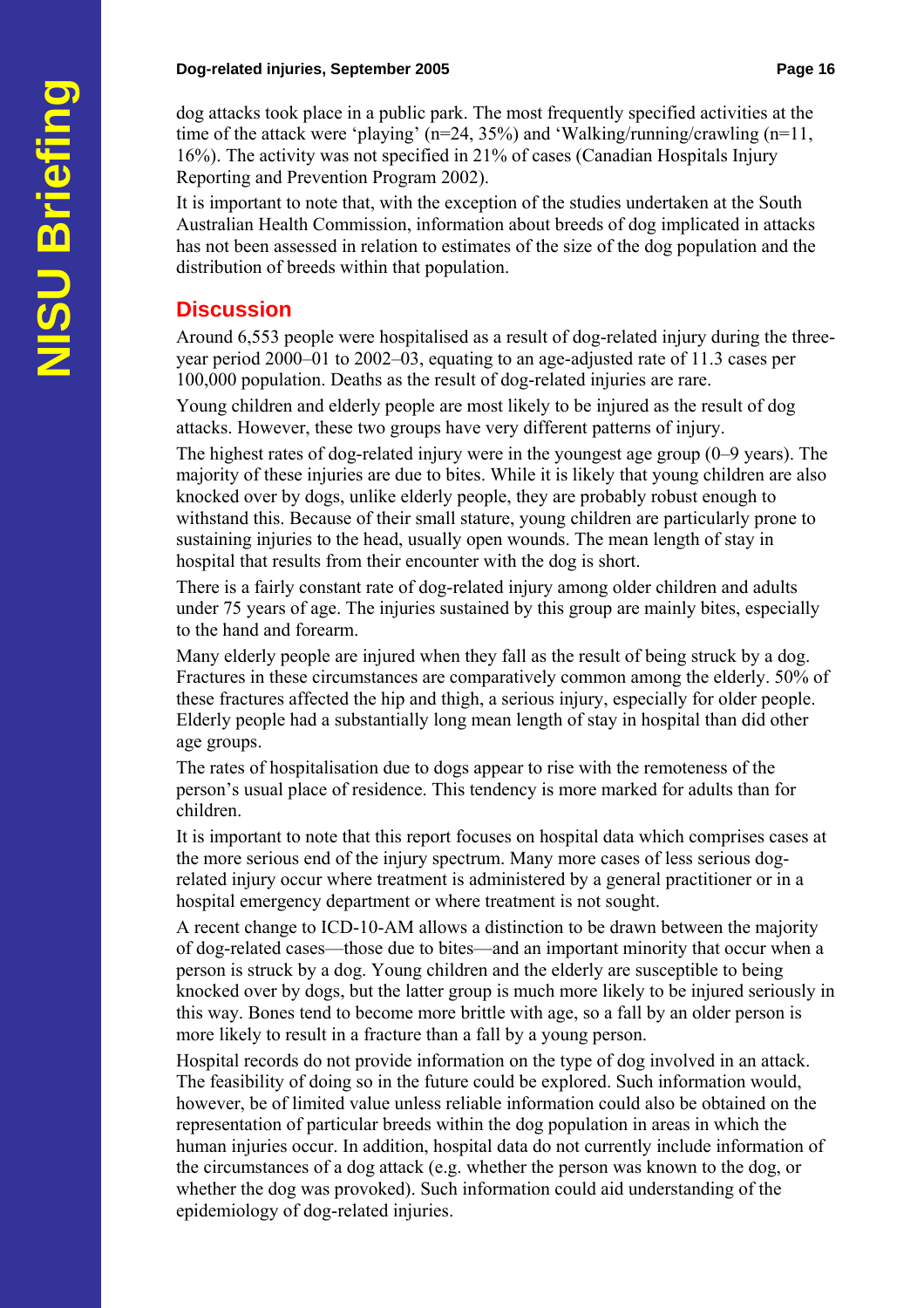#### **Dog-related injuries, September 2005 Page 17 April 2005** Page 17

#### **References**

Brogan T et al. 1995. Severe Dog Bites in Children. Pediatrics 96 (5):947–50.

Canadian Hospitals Injury Reporting and Prevention Program 2002. Dog Bite Related Injuries.

Centers for Disease Control 1997. Dog-Bite-Related Fatalities: United States, 1995–1996. MMWR 46 (21):463–7.

Centers for Disease Control 2003. Nonfatal Dog Bite-Related Injuries Treated in Hospital Emergency Departments: United States, 2001. MMWR 52 (26):605–10.

Ghandi R et al. 1999. Dog bite injuries in children: a preliminary survey. The American Surgeon 65 (9):863–4.

South Australian Health Commission 1990. Dog attacks. Injury Surveillance Monthly Bulletin No 29, January 1990.

Thompson P 1997. The public health impact of dog attacks in a major Australian city. Medical Journal of Australia 167:128–32.

## **Data issues**

#### **Age adjustment**

Most all-ages rates have been adjusted for age to overcome the effect of differences in the proportions of people of different ages (and different injury risks) in the populations that are compared. Direct standardisation was employed, taking the Australian population in 2001 as the standard. Changes in age composition are small within narrow age bands (e.g. 65–69 years) and adjustment has not been applied to five year age groups. Where crude rates are reported, this is noted.

## **Confidence intervals**

#### **Hospital separations**

Nearly all injury/poisoning separations are thought to be included in the data reported, representing minimal risk of sampling error. Data are reported here for the three-year period commencing 1 July 2000 and ending 30 June 2003. Data are reported in terms of financial year of separation, although they could equally be reported in terms of years starting on any other date, in which case rates would differ slightly. Confidence intervals for rates provided in this report indicate the size of such differences (95%; based on Poisson distribution).

## **Data quality**

#### **Deaths**

The reliability of information about cause of death depends on the reliability of ICD codes provided by the ABS. This depends largely on the adequacy of the information provided to the ABS through Registrars of Births, Deaths and Marriages, and originating from coroners and medical practitioners. Little published information is available on the quality of the data resulting from this process, particularly as it applies to injury deaths. Centralisation of mortality coding in the Brisbane office of the ABS since the mid 1990s has reduced the potential for variation due to local differences in coding practice. However, factors affecting information recording, provision, or coding could affect data in different ways for different jurisdictions, periods or population groups. Hence, apparent differences should be interpreted with caution.